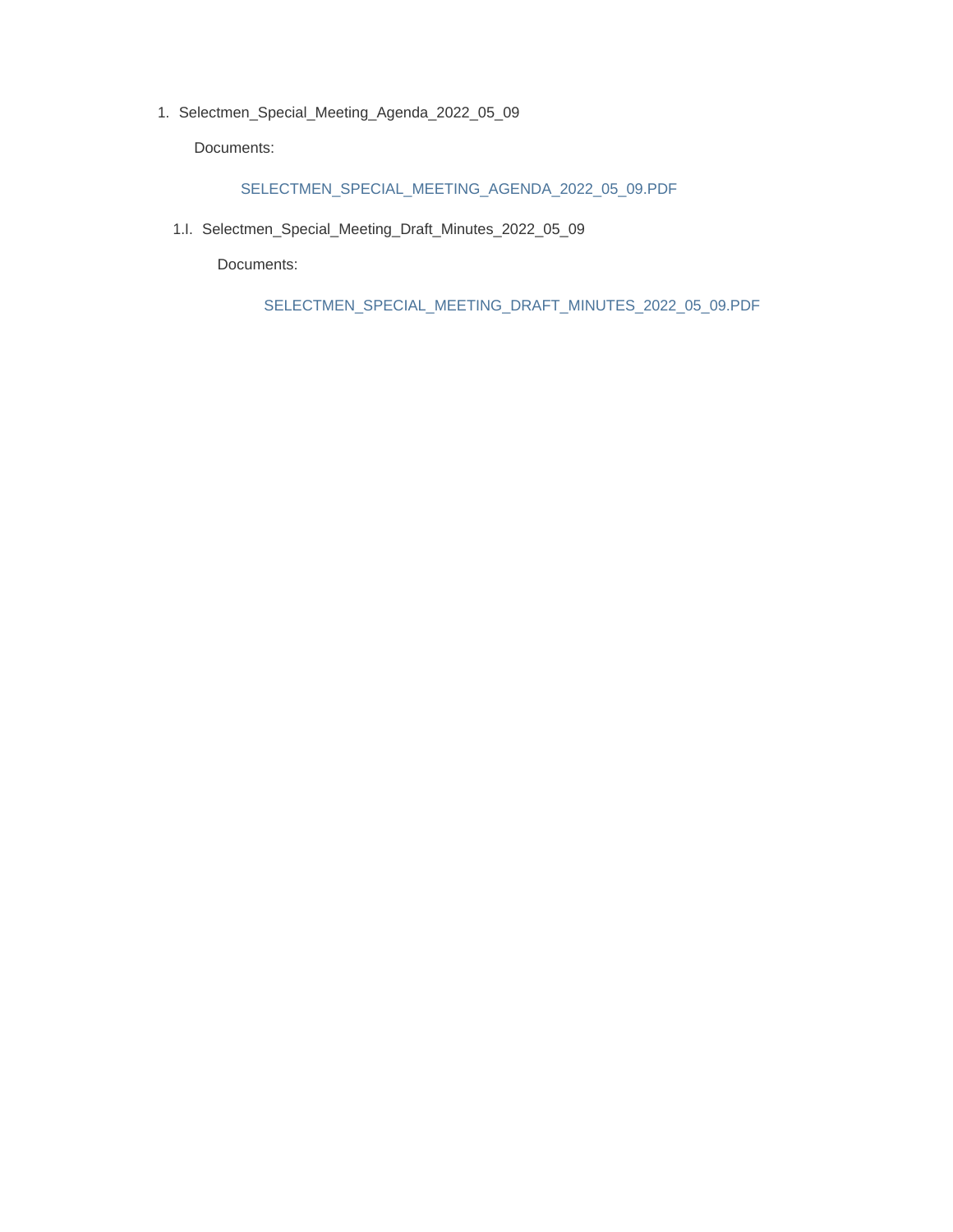

 Fred Camillo *First Selectman*



Office of the First Selectman (203) 622-7710 fax: (203) 622-3793 Town Hall• <sup>101</sup> Field Point Road •Greenwich, CT 06830 E-Mail: fred.camillo@greenwichct.org

> Board of Selectmen Special Meeting Monday, May 9, 2022 1:00 p.m. via Zoom Meeting

<https://greenwichct.zoom.us/j/89492917757?pwd=TUJETjJ0NFhLZzJLWCtWd0JpWmdZdz09>

Webinar ID: 894 9291 7757

Password: 7560945

## **AGENDA**

- **1. Call to order**
- **2. Executive Session** Interviews with candidates for boards, commissions or committees.
- **3. Possible votes** on matters discussed in Executive Session.
- **4. Adjournment**

Fred Camillo First Selectman

*The Town complies with all applicable federal and state laws regarding non-discrimination, equal opportunity, affirmative action, and providing reasonable accommodations for persons with disabilities. If you require an accommodation to participate, please contact the Commissioner of Human Services at 203-622-3800 or* [demetria.nelson@greenwichct.org](mailto:demetria.nelson@greenwichct.org)